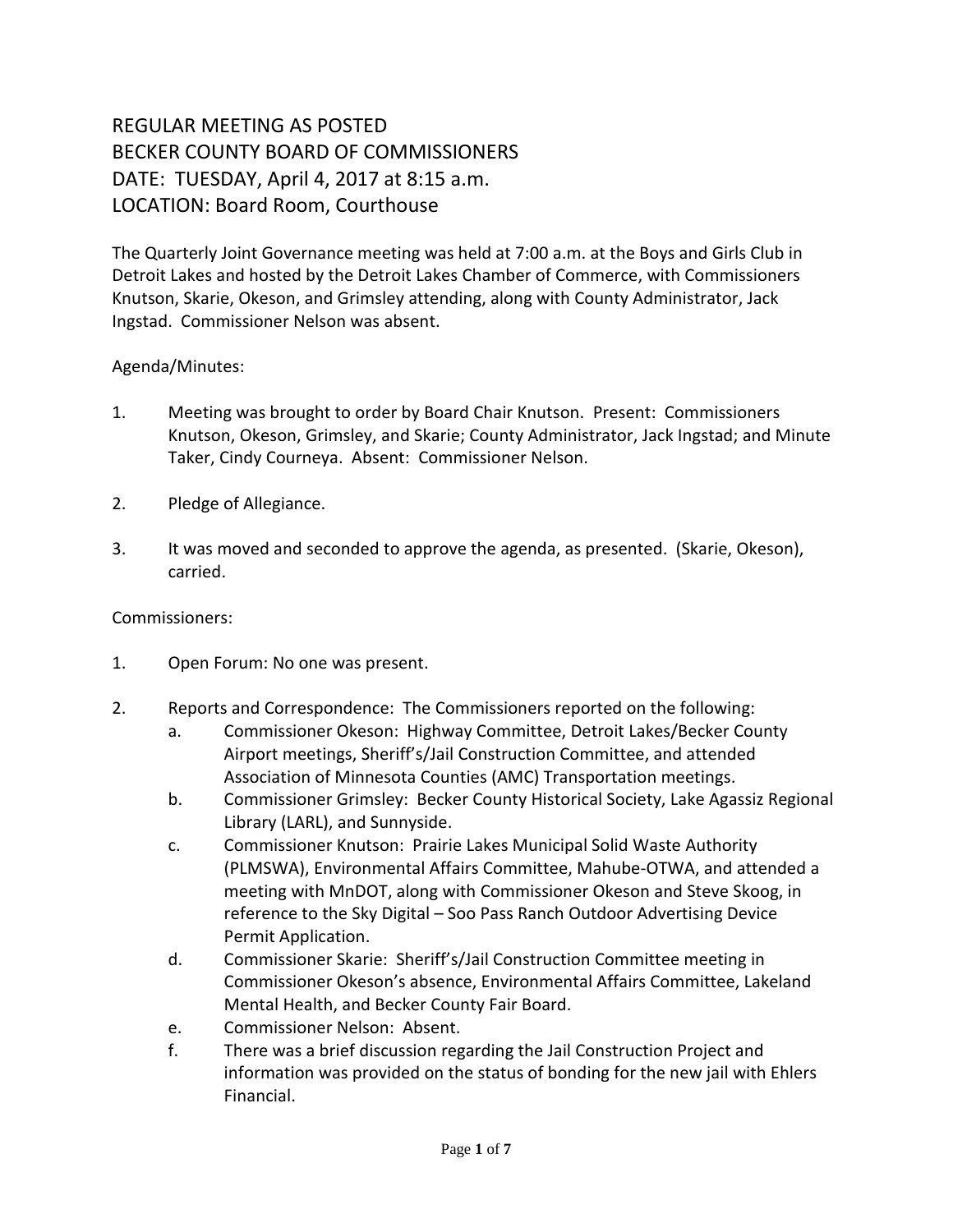- 3. Appointments: There were none.
- 4. Jail Construction Project: County Administrator, Jack Ingstad, and Highway Engineer, Jim Olson presented:
	- a. It was moved and seconded to approve the ratification of the agreement with Apex Engineering Group for Civil Site Design Services (site restoration grading), as presented, for the new Becker County Jail site located along north TH59 in Detroit Lakes, and to authorize the payment for said services in the amount of \$4,500.00. (Grimsley, Okeson), carried.
	- b. It was moved and seconded to approve the payment in the amount of \$4,900.00 to Meadowland Surveying for Professional Services provided for a Certificate of Survey for the Becker County Jail site located in Section 21-139-41 in Becker County. (Grimsley, Okeson), carried.

Finance Committee Minutes: Mary Hendrickson presented:

- 1. It was moved and seconded to approve the Regular Claims, Auditor Warrants, and Over 90-Day Claims, as presented:
	- a. Auditor Warrants (Tuesday Bills):
		- i.  $03/21/2017$  in the amount of \$60,994.24
		- ii. 02/28/2017 in the amount of \$209,333.85 for a total amount of  $\qquad$  \$ 270,328.09
	- b. Over 90-Day Claims:
		- i. GoodBulb, LLC, in the amount of \$163.03 (invoice just received);
		- ii. Keefe Supply, in the amount of \$474.56 (invoice was misplaced);
		- iii. Thyssen Krupp, in the amount of \$378.51 (contract delay);
		- iv. Trophy House, in the amount of \$55.00 (invoice just turned in).

(Skarie, Okeson), carried.

- 2. It was moved and seconded to approve the Human Services Claims for Human Services, Community Health, and Transit, as presented. (Skarie, Grimsley), carried.
- 3. It was moved and seconded to approve the purchase of twenty-one (21) desktop computers for multiple departments, from SHI of Somerset, New Jersey, at a cost of \$15,036.00. (Skarie, Grimsley), carried.
- 4. It was moved and seconded to approve the purchase of six (6) laptop computers for multiple departments, from SHI of Somerset, New Jersey, at a cost of \$9,585.00. (Skarie, Okeson), carried.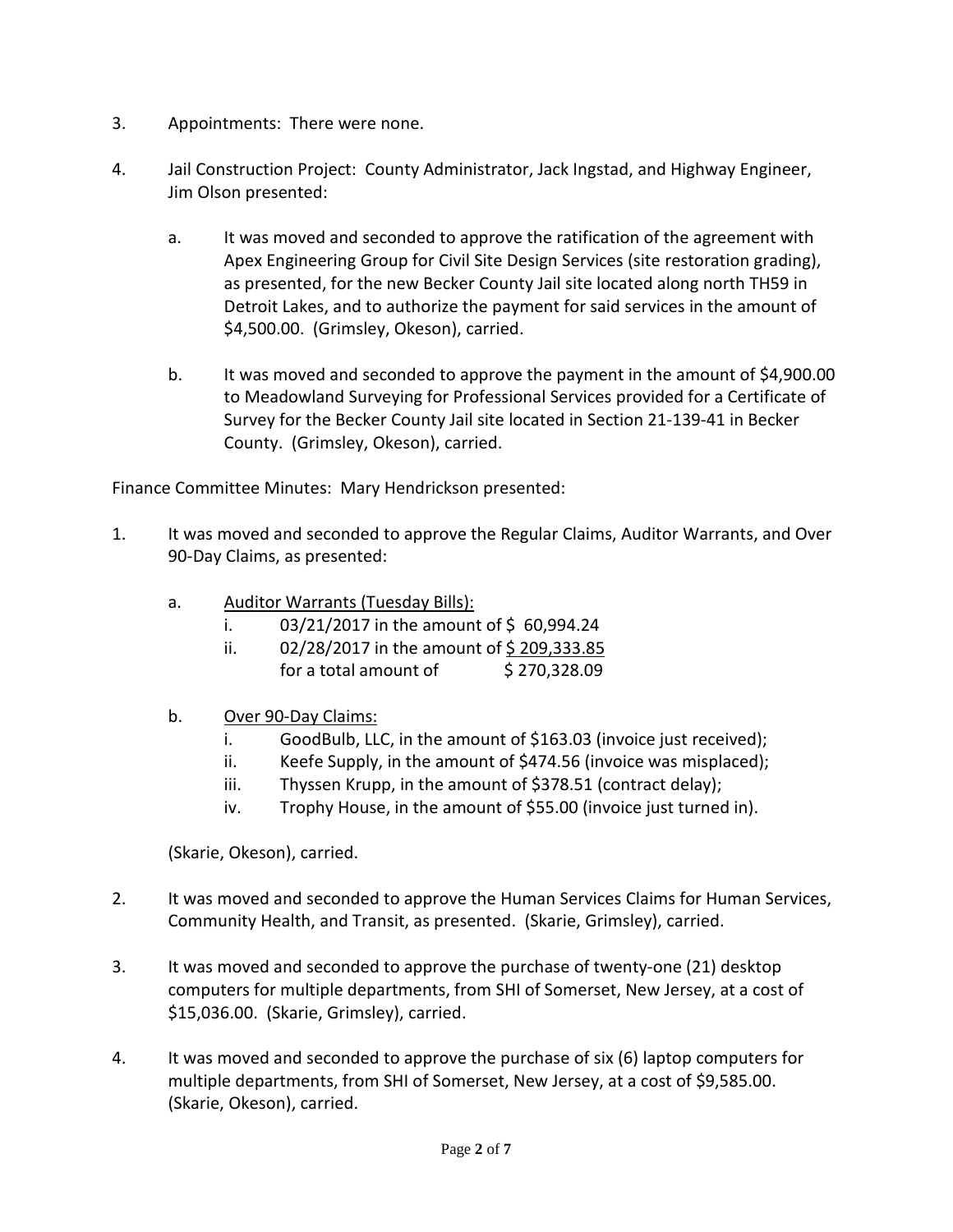5. It was moved and seconded to approve the payment to Prowest & Associates for the Link WAB Maintenance annual fee for mapping  $(3/1/17 - 2/28/18)$ , at a total cost of \$2,650.00. (Skarie, Okeson), carried.

Auditor-Treasurer: Mary Hendrickson presented:

- 1. Licenses & Permits: License List:
	- a. It was moved and seconded to approve the On-Sale (Includes Sunday Sales) Liquor License Renewals for the following:
		- i. BAM Enterprises, Inc. dba: Bleachers Bar and Grill Timothy and Julie Coyne – Lakeview Township;
		- ii. Sunlite Bar & Grill, Inc. Wayne Crawford Detroit Township;
		- iii. T & J Randy's, Inc. dba: TJ's Booze Bistro Lake Eunice Township. (Okeson, Skarie), carried.
	- b. It was moved and seconded to approve the Combination On/Off Sale (Includes Sunday Sales) Liquor License Renewals for the following:
		- i. Lance P. & Tam T. Highman Northern Inn Toad Lake Township;

ii. Cynthia Lou Knoll – Toad Lake Store – Toad Lake Township. (Grimsley, Okeson), carried.

- c. It was moved and seconded to approve the On-Sale (Excludes Sunday Sales) Liquor License Renewal for Headwaters Vineyard, LLC – dba: Richwood Winery, LLC – Richwood Township. (Skarie, Okeson), carried.
- d. It was moved and seconded to approve the Wine/Strong Beer License Renewal for Susan Marie Hosler – Two Inlets Country Store – Two Inlets Township. (Grimsley, Skarie), carried.
- e. It was moved and seconded to approve the Wine/Strong Beer License Renewal (Includes Sunday) for Jolly Fisherman Resort – Anne Buelow – Round Lake Township. (Grimsely, Okeson), carried.
- f. It was moved and seconded to approve the 3.2 Off-Sale License Renewals for the following:
	- i. Richard Sherbrooke/Cormorant Store, Inc. Cormorant Township;
	- ii. Shirley Kalberer County 6 Gas & Bait Lakeview Township;
	- iii. Sunlite Bar & Grill, Inc. Wayne Crawford Detroit Township;
	- iv. Jolly Fisherman Resort Anne Buelow Round Lake Township;

v. T & J Randy's, Inc. – dba: TJ's Booze Bistro – Lake Eunice Township. (Okeson, Grimsley, carried.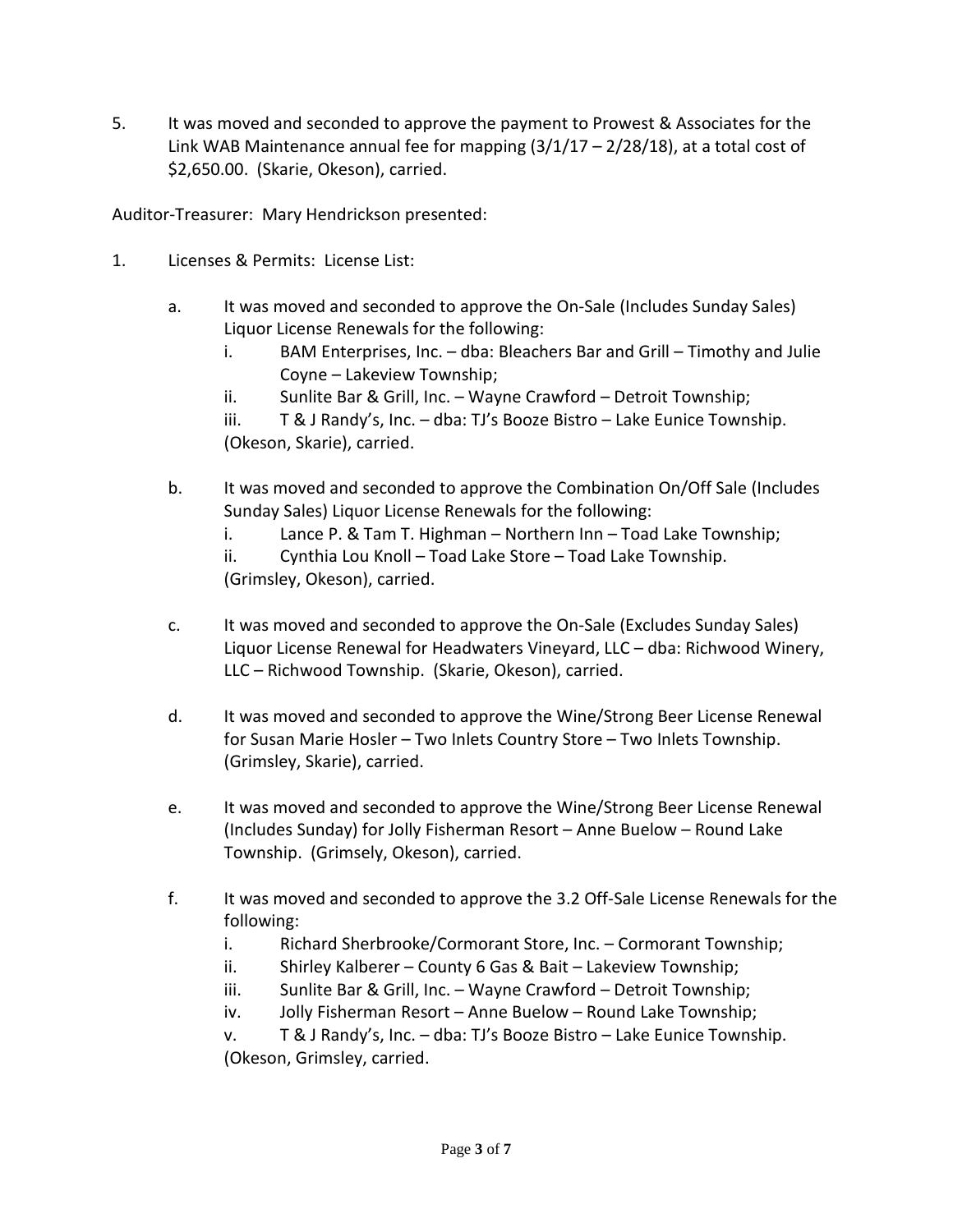- g. It was moved and seconded to approve the 3.2 On/Off License Renewals for the following:
	- i. Loon Echo, Inc./Elbow Lake Store & Bar Round Lake Township;

ii. Susan Marie Hosler – Two Inlets Country Store – Two Inlets Township. (Grimsley, Skarie), carried.

h. It was moved and seconded to approve the 3.2 On-Sale License Renewal for Gregg Johnson – Cormorant Lakes Sportsman's Club – Lake Eunice Township. (Okeson, Grimsley), carried.

Assessor: Steve Carlson presented:

- 1. It was moved and seconded to approve the following abatements, as presented:
	- a. PIN #: 17.0172.000, in Lake Eunice Township, in the amount of \$140.00, due to Clerical Error with Homestead; and
	- b. PIN  $#$ : 49.1593.846, in Detroit Lakes, in the amount of \$344.00, due to a duplicate parcel.

for a total amount of \$484.00. (Grimsley, Skarie), carried.

- 2. It was moved and seconded to approve the following abatements, as presented:
	- a. PIN #: 03.0005.000, in Burlington Township, in the amount of \$866.00 owed to Becker County, due to the State of Minnesota removed 2C and GA; and
	- b. PIN #: 21.0096.000, in Osage Township, in the amount of \$222.00 owed to Becker County, due to the State of Minnesota removed 2C.

for a total amount of  $$1,088.00$ (Grimsley, Skarie), carried.

Sheriff: Sheriff Todd Glander presented:

- 1. It was moved and seconded to approve Resolution 04-17-1G, to hire one (1) full-time Correctional Officer position, and to backfill as necessary, which may include a part-time Correctional Officer. (Okeson, Skarie), carried.
- 2. It was moved and seconded to approve the purchase of four (4) office chairs for the Sheriff's Department (Deputies and Administration), from Reardon's, at a cost of \$626.45 each, for a total cost of \$2,505.80. (Okeson, Grimsley), carried.
- 3. Sheriff Todd Glander also provided an update on the Jail Administrator search.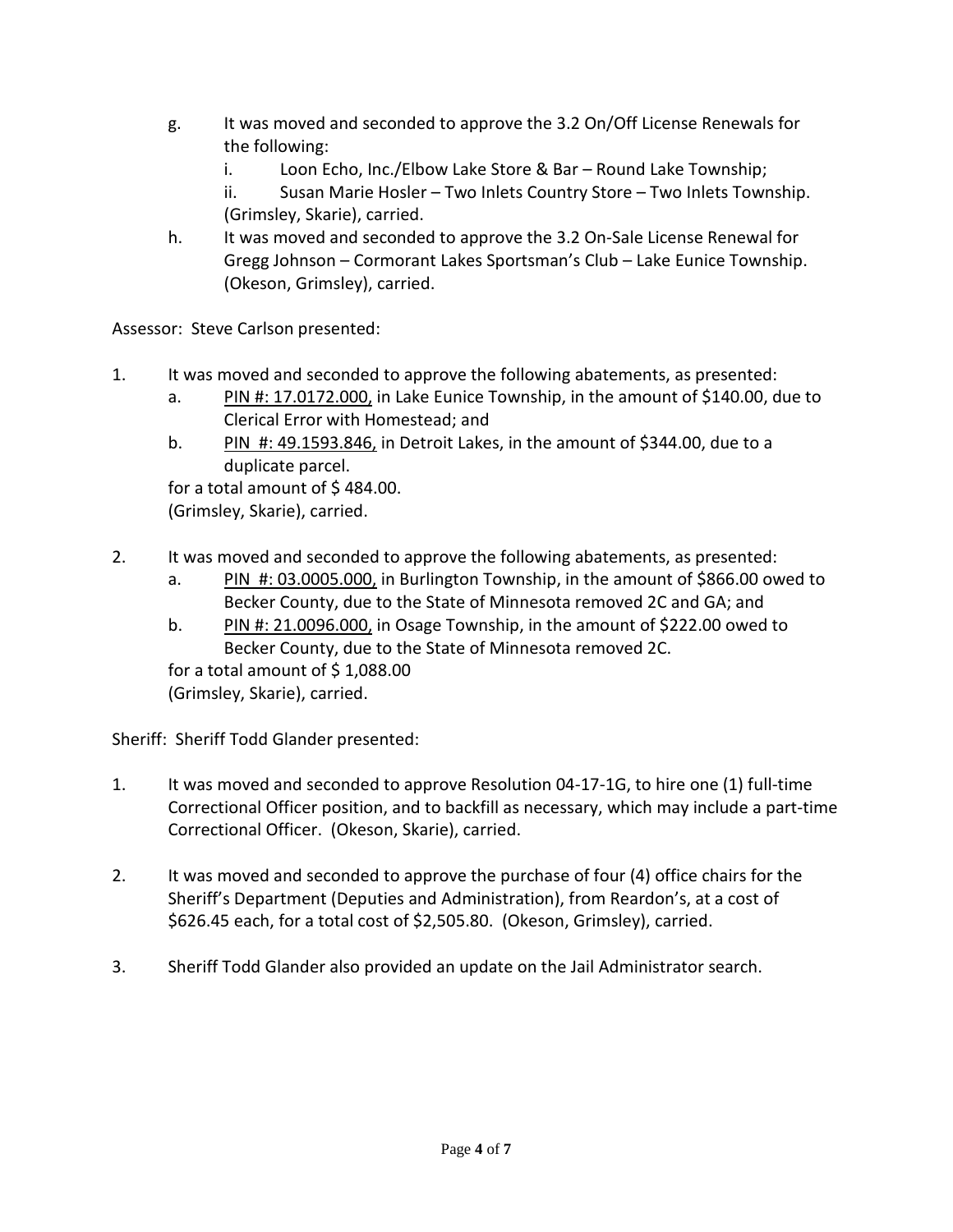Labor Management Committee (LMC): Presentation of LMCBay Auction Donation: Nancy Grabanski presented:

1. Human Resources Director, Nancy Grabanski, along with the commissioners, presented Becker County Food Pantry Director, Jack Berenz, a check in the amount of \$1,876.00 for the food pantry, the total amount raised from the employee-run annual LMCBay Auction. They also congratulated Mr. Berenz on his upcoming retirement and thanked him for his many years of service to the Becker County Food Pantry.

Land Use – Natural Resources Management (NRM) Department – Steve Skoog and Dan McLaughlin presented:

- 1. It was moved and seconded to accept the new low bid from Nelson Auto Center, in the amount of \$26,357.57, including tax, licensing, and fees, for the purchase of a 2017 Dodge Ram 1500 Quad Cab for the NRM Department. (Grimsley, Okeson), carried.
- 2. It was moved and seconded to approve Resolution 04-17-1A, to approve the request submitted by Jerome A. and Marie E. Pietila, for an easement across tax-forfeited lands, to provide legal access from 190<sup>th</sup> Street to their private property in Section 21-139-036 of Green Valley Township, for Parcel #: 13.0129.00, based on the 2016 surveyed legal description, and with the approved language change to "Non-Exclusive" Easement, as discussed. (Skarie, Okeson), carried.
- 3. It was moved and seconded to accept the donation in the amount of \$1,800.00 from the Jess-Omundson VFW Post No. 1676, Detroit Lakes, to be used towards the purchase and installation of an ADA Dock/Fishing Pier at the Dunton Locks Park. (Grimsley, Skarie), carried.
- 4. It was moved and seconded to approve Resolution 04-17-1H, to hire two (2) full-time Seasonal Transfer Station/Tramway Workers in the Land Use Department. (Okeson, Skarie), carried.

Land Use Department – Environmental Services: Steve Skoog presented:

- 1. It was moved and seconded to accept the low bid from Central Specialties, Inc. in the amount of \$95,016.89 for Bituminous paving for the Transfer Station. (Skarie, Okeson), carried.
- 2. It was moved and seconded to approve the purchase of a new 2017 Caterpillar 420FS backhoe from Ziegler Caterpillar for the Transfer Station, in the amount of \$79,476.00 (after trade-in value of \$31,000), contingent upon review and clarification on weight difference and specs, as discussed, and following further discussion by the County Administrator, Jack Ingstad, and Board Chair Knutson with Commissioner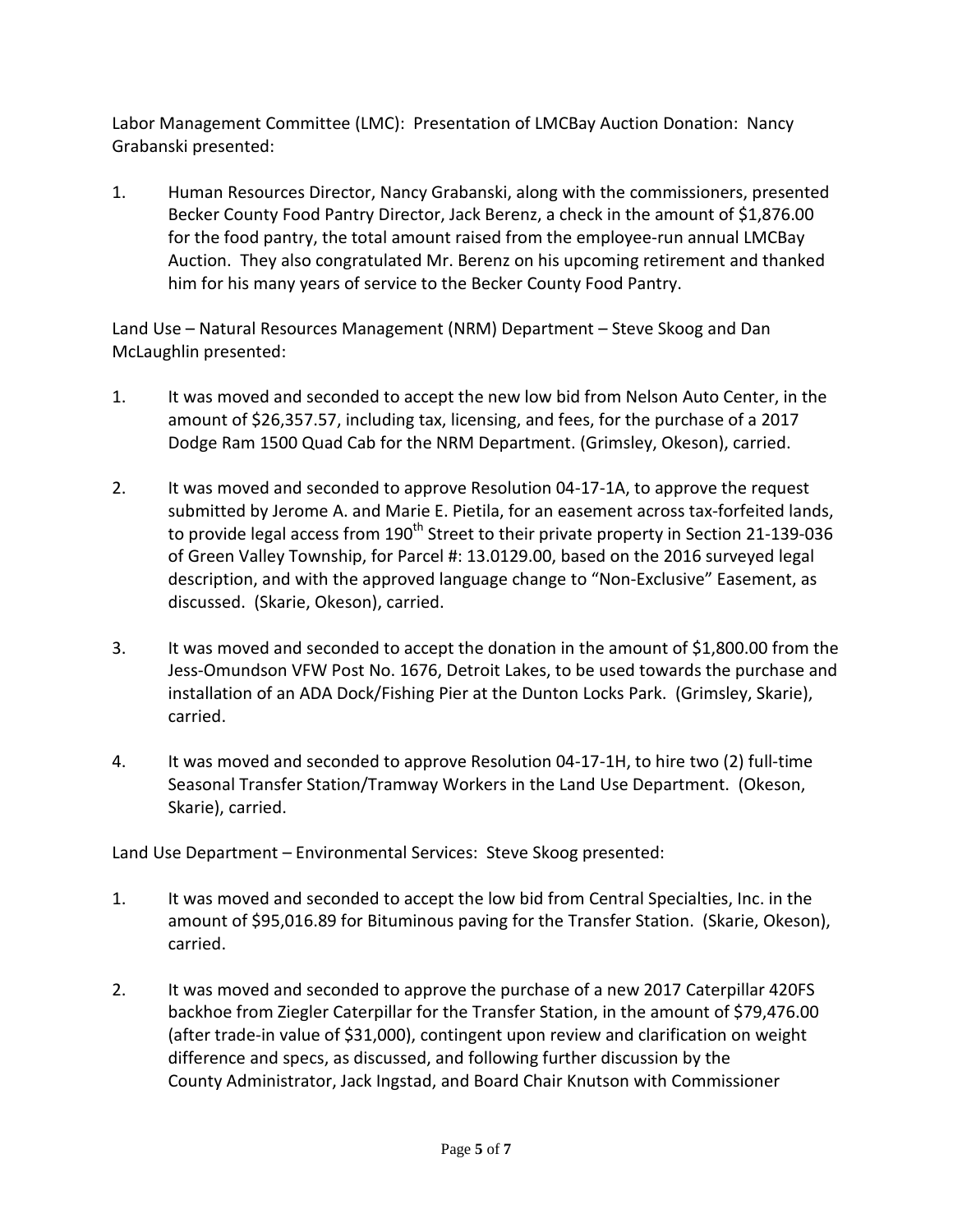Okeson regarding the results of the information obtained and to return to the board with the final recommendation. (Skarie, Okeson), carried.

It was noted that two (2) quotes were received, with John Deere the low quote; however, the staff noted that the Caterpillar is a heavier machine, has automatic return on the hydraulic stabilizer pads and the 2009 Caterpillar backhoe has been relatively trouble free.

- 3. It was moved and seconded to approve the purchase of a new Skid Steer Hydraulic Broom for the Transfer Station in the amount of \$4,053.00 from Swanson Equipment. (Skarie, Okeson), carried.
- 4. It was moved and seconded to approve the disposal of the 1985 Dodge Pickup used at the Transfer Station, to sell for salvage value. (Skarie, Okeson), carried.

Highway: Jim Olson presented:

- 1. Jim Olson provided an update on the temporary hiring of interns and reported that he attended a job fair at M-State and that there were no qualified candidates. He reported to the Board that he will be expanding his search.
- 2. It was moved and seconded to approve Resolution 04-17-1C, to accept the low bid in the amount of \$1,927,867.18, from Central Specialties, Inc., Alexandria, MN, which includes a Base Bid in the amount of \$1,832,850.29 and Alternate "A" bid in the amount of \$95,016.89, for Project Number SAP 003-625-008, etc.; for Bit. Milling, Bituminous Surfacing and Aggregate Shouldering for County Highway projects; and to authorize and direct the Board Chair and County Administrator, on behalf of Becker County, to execute and enter into said contract. (Okeson, Skarie), carried.
- 3. It was moved and seconded to approve Resolution 04-17-1D, to accept the following bids received for Bituminous Materials – Emulsion Oils (1,200 tons):
	- a) Flint Hills Resources for Emulsion Oils AE 150-S at the low bid of \$344.27 per ton, with freight; and from
	- b) Swanston Equipment for Emulsion Oils HFMS-2-S at \$377.27 per ton, with freight; and

for the County Engineer to award the contracts for delivery of the bituminous materials, as presented, and to execute and enter into said contracts, on behalf of Becker County. (Okeson, Skarie), carried.

4. It was moved and seconded to approve Resolution 04-17-1E, to accept the low bid from Tri-City Paving, Inc. of Little Falls, MN for 2017 Dust Control, for an estimated 200,000 gallons of Calcium Chloride, at a cost of \$0.994, for a total amount of \$198,800; and to authorize and direct the County Engineer to execute and enter into said contract with Tri-City Paving, Inc., as presented. (Skarie, Okeson), carried.